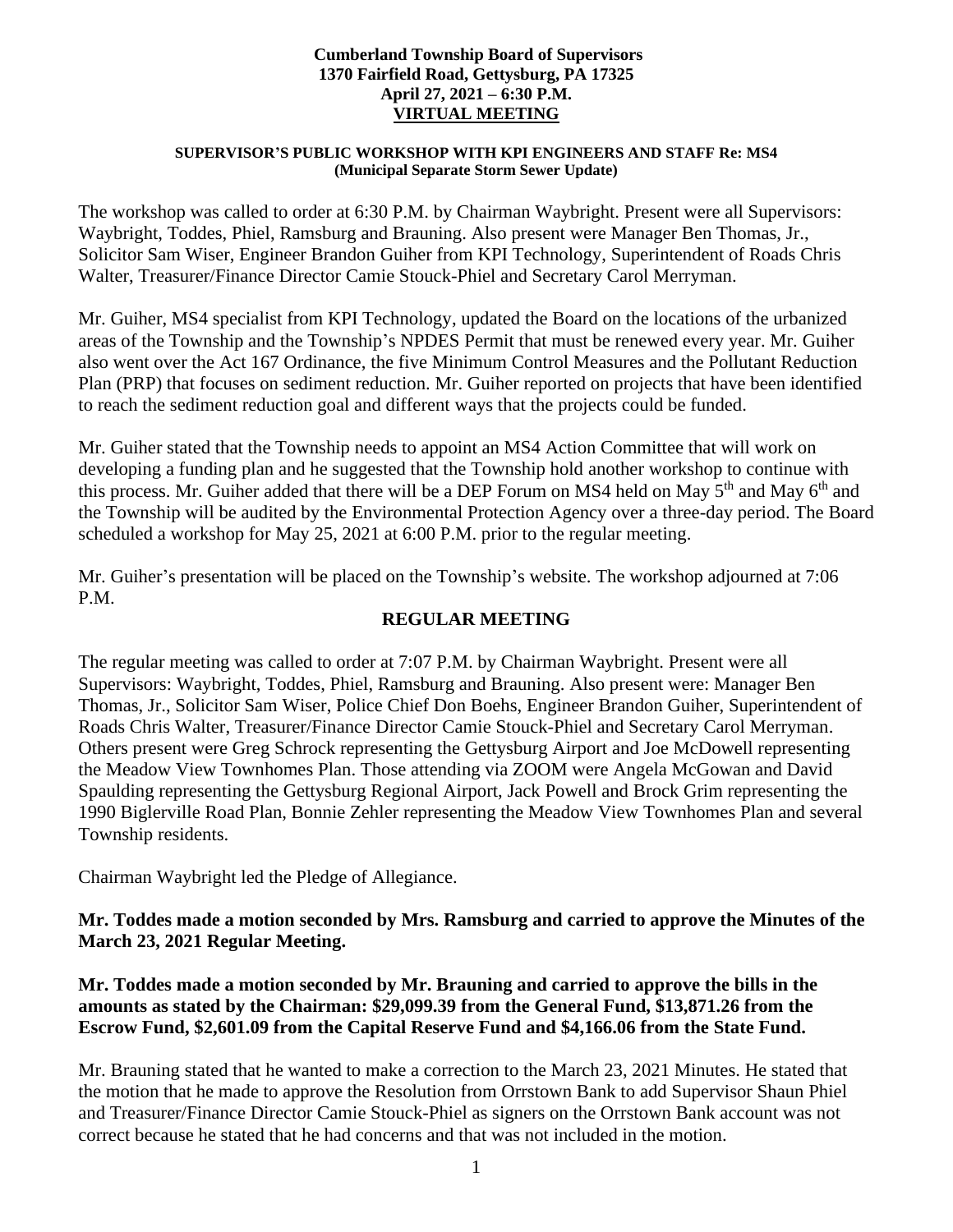**CORRECTION** - **Mr. Brauning made a motion to amend his motion of the March 23, 2021 meeting to include that prior to the motion being made, Mr. Brauning expressed concern about both Supervisor Shaun Phiel and Treasurer/Finance Director Camie Stouck-Phiel being added as signers on the Orrstown Bank account. The motion was seconded by Mr. Toddes and carried.** 

**Public comment:** There were no comments from the public and no written public comments were received prior to the meeting.

### **Engineer/Plans:**

Mr. Tim Knoebel reported (via Zoom) that the Township has received the Phase I Final Plan for the Gettysburg Airport – South Apron. He reported that the Preliminary Plan and Consolidation Plan just received conditional approval in March. He reported that the plan generally includes the re-grading of the existing wet pond (basin 3), construction of a new basin 2 and many areas of grading for future hangar sites, one new taxiway from the existing runway and new vehicle accesses to a future admin building and fuel farm area. He added that there were two waivers granted with the conditional approval of the preliminary plan and do not need re-approval. Mr. Knoebel went through the remaining comments on his April 26, 2021 memo and reported that financial security has been established. Mr. Knoebel recommended that the plan is ready for conditional approval. Solicitor Wiser confirmed that he has not approved the Deed of Consolidation yet. Mr. Schrock requested that the Township take the contractor's performance bond that is being required as financial security for the project. Solicitor Wiser stated that this is not something that the Township has accepted in the past. Mr. Schrock also reported that they have acquired the off-site easement so they can work that into this project and the Board was very happy with this news. Mr. Knoebel stated that it could be inserted as an authorized field change and included on the as-built plan. **Mr. Toddes made a motion to approve the Gettysburg Airport – Phase I Final Plan contingent upon the comments in the April 26, 2021 engineer's memo being addressed. The motion was seconded by Mr. Phiel and carried.** 

Mr. Knoebel updated the Board on the Meadow View Townhomes Final / Lot Consolidation Plan that proposes 36 single-family attached residential units and one community building in the Misty Ridge Development. He reported that the Lot Consolidation Plan consists of Lots 2,6,7,8 and 9. He added that the plan has been reviewed by the County and Township Planning Commissions, there is an April 26, 2021 draft memo that includes what is outstanding and their engineer is working on addressing the comments. Mr. Knoebel stated that he feels the plan will be ready for next month's meeting. Solicitor Wiser reported that this project is in the Township's Historic District, the project has been reviewed and approved by the Historic Architectural Review Board and the last step is for the Board to act on the Certificate of Appropriateness for the project. **Mr. Brauning made a motion to approve the Certificate of Appropriateness for the Meadow View Townhomes Plan seconded by Mrs. Ramsburg and carried.** Mr. McDowell, on behalf of the developer, asked if they can start working on the agreements because they have closing deadlines with the Pa. Housing Finance Agency that they need to meet. Mr. Knoebel stated that he feels that this would be fine and the Board agreed that they could go ahead.

The last engineer's item is the 1990 Biglerville Road – Duplex Property Final Plan that proposes combining two existing lots previously created as part of the 3-lot Adams County Housing Authority Subdivision. The new lot is proposed to contain a duplex unit with driveway and six parking spaces, well, sewage grinder pump and pressure lateral. Mr. Knoebel reported that he has produced a memo dated April 26, 2021 with the remaining outstanding items that are administrative. Mr. Knoebel stated that there is one waiver request for the requirement to submit a preliminary plan. He added that the plan needed a variance from the Zoning Hearing Board which was approved and they are requesting that the plan not be recorded prior to the end of the appeal period for the Zoning Hearing Board's decision. Solicitor Wiser confirmed that a Developer's Agreement is not needed for this size project. **Mr. Toddes made a motion seconded by Mrs. Ramsburg and carried to waive the requirement for the submission of a**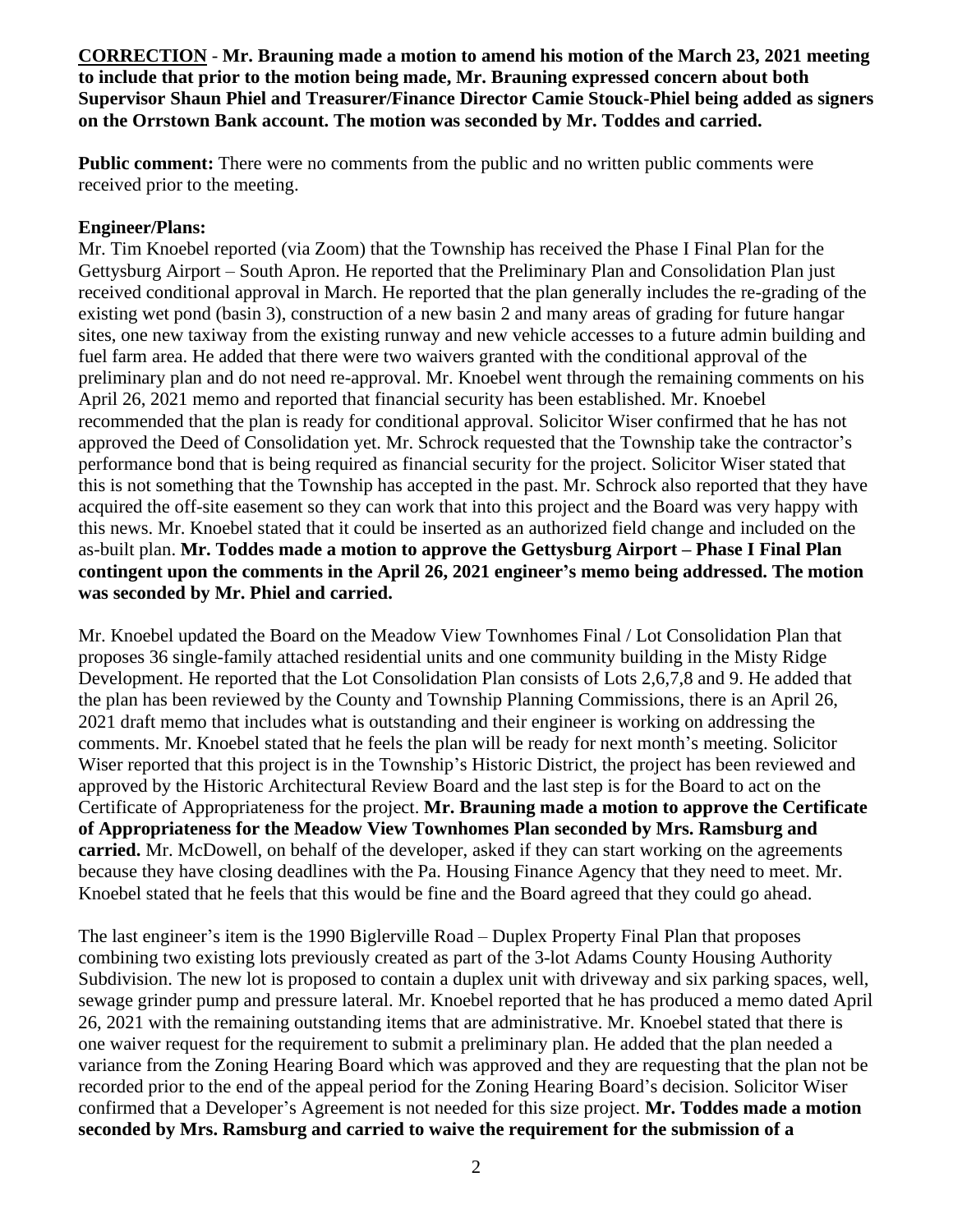**preliminary plan.** Mr. Knoebel stated that he has no problem recommending approval of the 1990 Biglerville Road – Duplex Project Preliminary / Final Plan. **Mr. Brauning made a motion to approve the 1990 Biglerville Road – Duplex Property Preliminary / Final Plan contingent upon the comments of the engineer's April 26, 2021 memo being addressed seconded by Mr. Phiel and carried.** 

Mr. Knoebel asked the Board's approval for KPI to prepare the documents needed to apply for grants for the proposed MS4 projects. Mr. Knoebel stated that they have applied in the past, but unfortunately were unsuccessful and the effort is minimal. Solicitor Wiser suggested that the motion includes authorizing the execution of any resolution needed for the grant application. **Mrs. Ramsburg made a motion seconded by Mr. Phiel and carried to authorize KPI to put together paperwork for any available MS4 grants and authorize the execution of any resolution needed to be included with the grant application.**

**Police Report:** Police Chief Don Boehs presented a written and oral report of police activities for the month of March 2021 including: 308 complaints, 44 traffic stops, 5 traffic accidents, 14 targeted enforcements, 20 combined arrests, 8,941 patrol miles and 42 walk-in complaints. He added that they assisted other agencies 11 times and they were assisted 12 times. There were three assists to Pa. State Police. Police Chief Don Boehs reported that they had a house fire on Sachs Road and a self-inflicted shooting behind the FCC Building.

# **Active Business:**

Road Superintendent Chris Walter reported that the 2021 Road Bids were opened at 10:00 a.m. on April 22, 2021 and there were three projects bid as follows:

- Ultra-Thin Bonded Wearing Course one bid received from Asphalt Maintenance Solutions, LLC of Center Valley, PA, in the amount of **\$90,461.28.**
- Storm Drainage improvements on Lakeview and Spruce Drives (Twin Lakes I) one bid received from C. E. Williams Sons, Inc. of Gettysburg, PA, in the amount of **\$43,098.00**.
- Double Seal Coat and Fog Seal two bids received from American Paving Fabrics, Inc. of Hanover, MD, in the amount of **\$114,514.45** and Russell Standard Corporation of Fayetteville, PA, in the amount of \$122,679.10.

Mr. Walter reported that all of the bids came in a little lower than what he had budgeted and he would recommend that the bids be awarded to the three lowest bidders. **Mr. Toddes made a motion to award the bids to the three lowest bidders: Asphalt Maintenance Solutions, C.E. Williams Sons, Inc. and American Paving Fabrics, Inc. (amounts highlighted above) seconded by Mr. Phiel and carried.** 

Mr. Thomas reported that the Board received a request from the American Battlefield Trust for a letter of support from the Township for their application for a Pennsylvania Community Conservation Partnerships Program Grant to partially fund their purchase of a 4.1 +/- acres of land and buildings located on Baltimore Pike. Mr. Thomas added that a majority of the Board did preauthorize the letter and we now need an affirmation from the Board. **Mr. Phiel made a motion to affirm the mailing of the letter of support for American Battlefield Trust for their grant application for partial State funding of the purchase of land and building on Baltimore Pike. The motion was seconded by Toddes and carried.** 

Mr. Thomas reported that the Township received notice from BENECON (health care provider with Capital Blue Cross) with some new requirements in regards to HIPPA. He stated that some of these requirements include: assigning a HIPPA privacy policy; updating all job descriptions to include HIPPA wording; employee training; completing a risk assessment; affirming that we are not going to disclose information (even though we don't get any medical information); completing a risk assessment and compliance checklist and assigning a Security Official. **Mrs. Ramsburg made a motion to adopt a resolution seconded by Mr. Phiel and carried affirming the Township's compliance with the stated**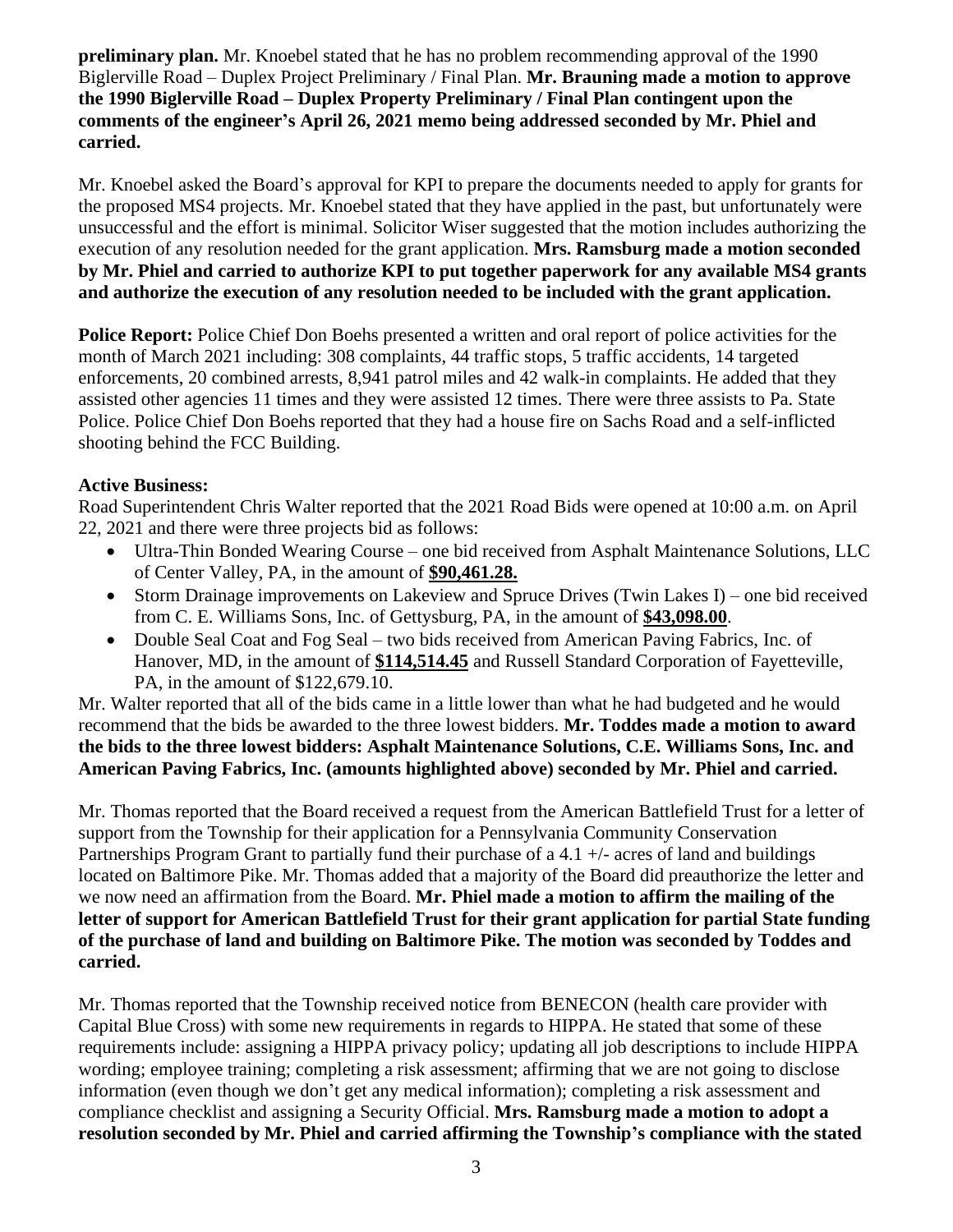# **requirements and appointing the Township Manager as the Security Officer and the Assistant Township Treasurer as the Assistant Security Officer.**

Mr. Thomas also reported that the Township has received a letter from The Adams County Society for the Prevention of Cruelty to Animals (SPCA) requesting a contribution specifically towards operating expenses due to the added expenses because of the COVID pandemic. Mr. Thomas added that no money was budgeted as a contribution to them in 2021. The Board agreed to put this on the list for the 2022 budget considerations.

Mr. Thomas reported that the Comprehensive Zoning Review Committee has been meeting regularly and has been working on the definitions and what uses will be permitted in each zoning district.

Mr. Thomas also reported that the Adams County Commissioners approved the joint bidding process for collection of municipal waste.

Mr. Thomas suggested that he poll the Planning Commission members to see if anyone would be interested in serving on the Historic Architectural Review Board (HARB) and have a name or names for the next meeting. The Board agreed. Mr. Thomas added that it is a requirement of the ordinance to have a member of the Planning Commission on the HARB.

Mr. Thomas stated that the Zoning Hearing Board needs an alternate Solicitor in the event there is a conflict of interest with Mr. Yannetti. He added that this has happened and could happen in the future. Mr. Thomas reported that Clint Barkdoll has served in this position and is willing to serve again at the same rate as before. **Mr. Phiel made a motion to appoint Mr. Clint Barkdoll as alternate Solicitor to the Zoning Hearing Board seconded by Mr. Toddes and carried.**

Mr. Thomas updated the Board on the status of public access to the Township office and public meetings. He stated that the offices remain accessible to the public by phone call or appointment with limited personnel and the door remains locked. He added that COVID remains real, the accessibility measure will continue for the health and security of our dedicated employees and he is researching an intercom system similar to what is used by the Police Department. Mr. Thomas added that future public meeting attendance will continue to follow the Pa. Dept. of Health and Governor Wolf's Emergency Order.

Lastly, Mr. Thomas reported that the Stop Sign Ordinance needs to be updated and the staff began working on this back in 2019. Mr. Thomas asked the Board to authorize KPI Technology to move forward with warrants for the stop intersections and this would then go to the Solicitor for the preparation of an ordinance. Most of these intersections are in the new developments: Roselawn, Patriot's Choice, Cumberland Crossings, Cumberland Village and Deatrick Village. **Mr. Toddes made a motion seconded by Mrs. Ramsburg and carried to authorize KPI Technology to warrant stop intersections for future ordination in a Stop Sign Ordinance.**

**PERSONNEL COMMITTEE:** Mr. Toddes stated that it is a pleasure to report that Camie Stouck-Phiel has completed her six-month probationary period and doing a great job. **Mr. Toddes made a motion to increase Camie Stouck-Phiel's wage by \$1.00 per hour following her successful completion of the six-month probationary period, effective April 12, 2021. The motion was seconded by Mr. Brauning and carried. Mr. Phiel and Mrs. Ramsburg abstained from the vote. The Board congratulated Mrs. Stouck-Phiel.**

**FINANCE COMMITTEE**: Mr. Phiel reported that the Treasurer is still working on getting the Township P-Cards (procurement cards). He has no new information on the Police vehicle replacement and the staff is still working on the increase to the escrow amounts for the larger developments. The door